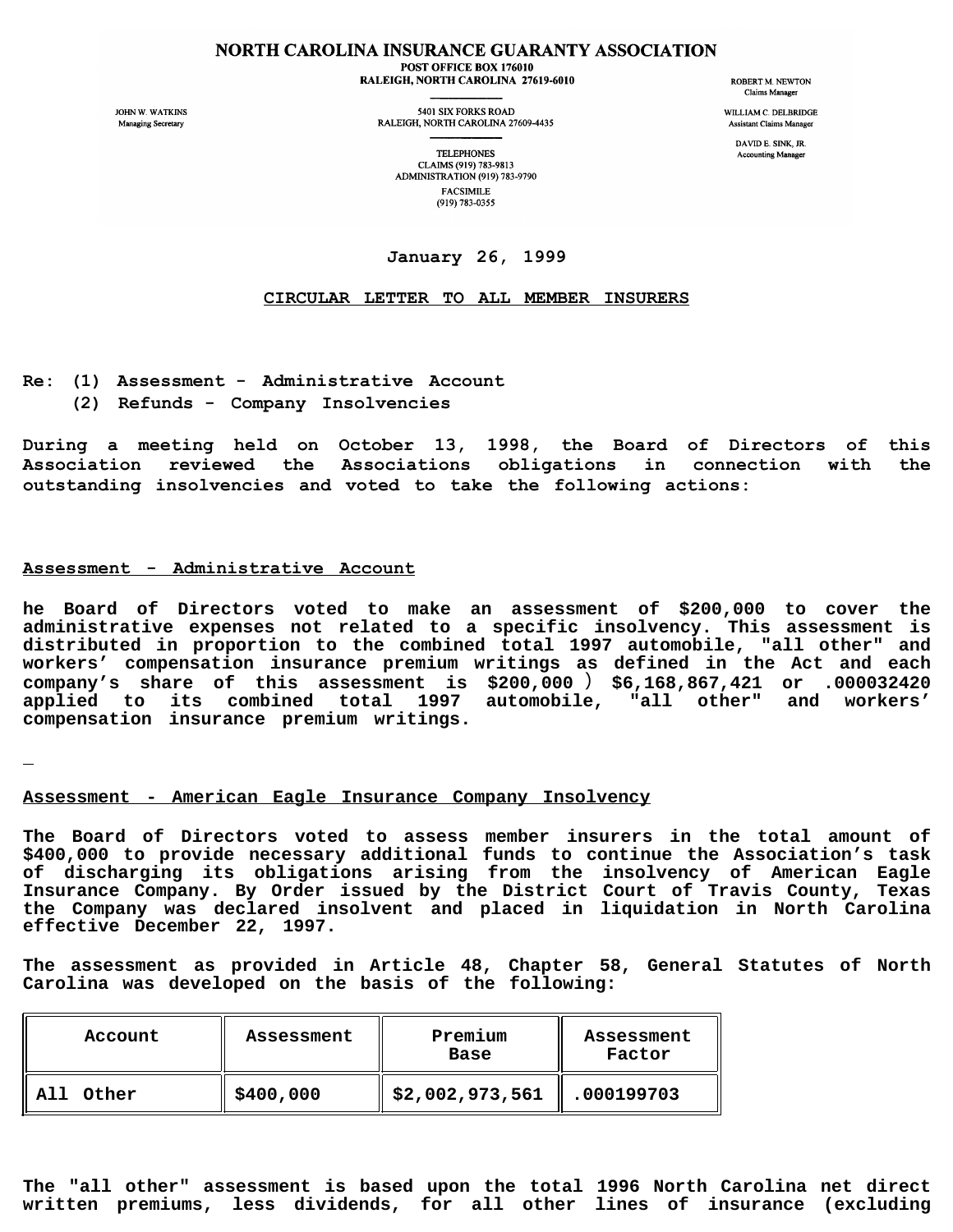**automobile and workers**= **compensation) to which Article 48 applies, as shown on Page 15 of the 1996 Annual Statements. Article 48 applies to all kinds of direct insurance except life; annuities; title; surety; accident and health; credit; mortgage guaranty; ocean marine; and multi-peril crop coverages reinsured by the Federal Crop Insurance Corporation. The above assessment factor was determined by relating the assessment amount to the corresponding total premium base which includes the 1996 writings of all current members of this Association.**

#### **Refund - Ideal Mutual Insurance Company Insolvency**

**The Board of Directors has voted to refund to member insurers from the four assessments for the insolvency of Ideal Mutual Insurance Company made in February 1985, July 1985, May 1986 and November 1986 the amount of \$350,000. The refund is to be distributed among member insurers in proportion to the amount of assessments paid. The automobile refund amounts to \$84,000 and the assessments paid were \$1,233,247. Each company's share of this refund is \$84,000** ) **\$1,233,247 or .068112876 applied to its automobile assessments paid. The "all other" assessments paid amount to \$3,816,138 and the "all other" refund is \$266,000** ) **\$3,816,138 or .069703978 applied to its "all other" assessments paid.**

#### **Refund - Iowa National Mutual Insurance Company Insolvency**

**The Board of Directors has voted to refund to member insurers from the two assessments for the insolvency of Iowa National Mutual Insurance Company made in October 1985 and May 1986 the amount of \$100,000. The refund is to be distributed among member insurers in proportion to the amount of assessments paid. The automobile refund amounts to \$63,000 and the assessments paid were \$3,422,003. Each company's share of this refund is \$63,000** ) **\$3,422,003 or .018410270 applied to its automobile assessments paid. The "all other" assessments paid amount to \$2,005,765 and the "all other" refund is \$37,000** ) **\$2,005,765 or .018446827 applied to its "all other" assessments paid.**

### **Refund - Mission Insurance Company Insolvency**

**The Board of Directors has voted to refund to member insurers from the assessment for the insolvency of Mission Insurance Company made in March 1988 the amount of \$500,000. The refund is to be distributed among member insurers in proportion to the amount of assessments paid. The automobile refund amounts to \$275,000 and the assessments paid were \$403,699. Each company's share of this refund is \$275,000** ) **\$403,699 or .681200597 applied to its automobile assessment paid. The "all other" assessments paid amount to \$333,409 and the "all other" refund is \$225,000** ) **\$333,409 or .674846809 applied to its "all other" assessment paid.**

# **Refund - Mission National Insurance Company Insolvency**

**The Board of Directors has voted to refund to member insurers from the assessment for the insolvency of Mission National Insurance Company made in March 1988 the amount of \$300,000. The refund is to be distributed among member insurers in proportion to the amount of assessments paid. The automobile refund amounts to \$45,000 and the assessments paid were \$80,540. Each company's share of this refund is \$45,000** ) **\$80,540 or .558728582 applied to its automobile assessments paid. The "all other" assessments paid amount to \$462,511 and the "all other" refund is \$255,000** ) **\$462,511 or .551338238 applied to its "all other" assessments paid.**